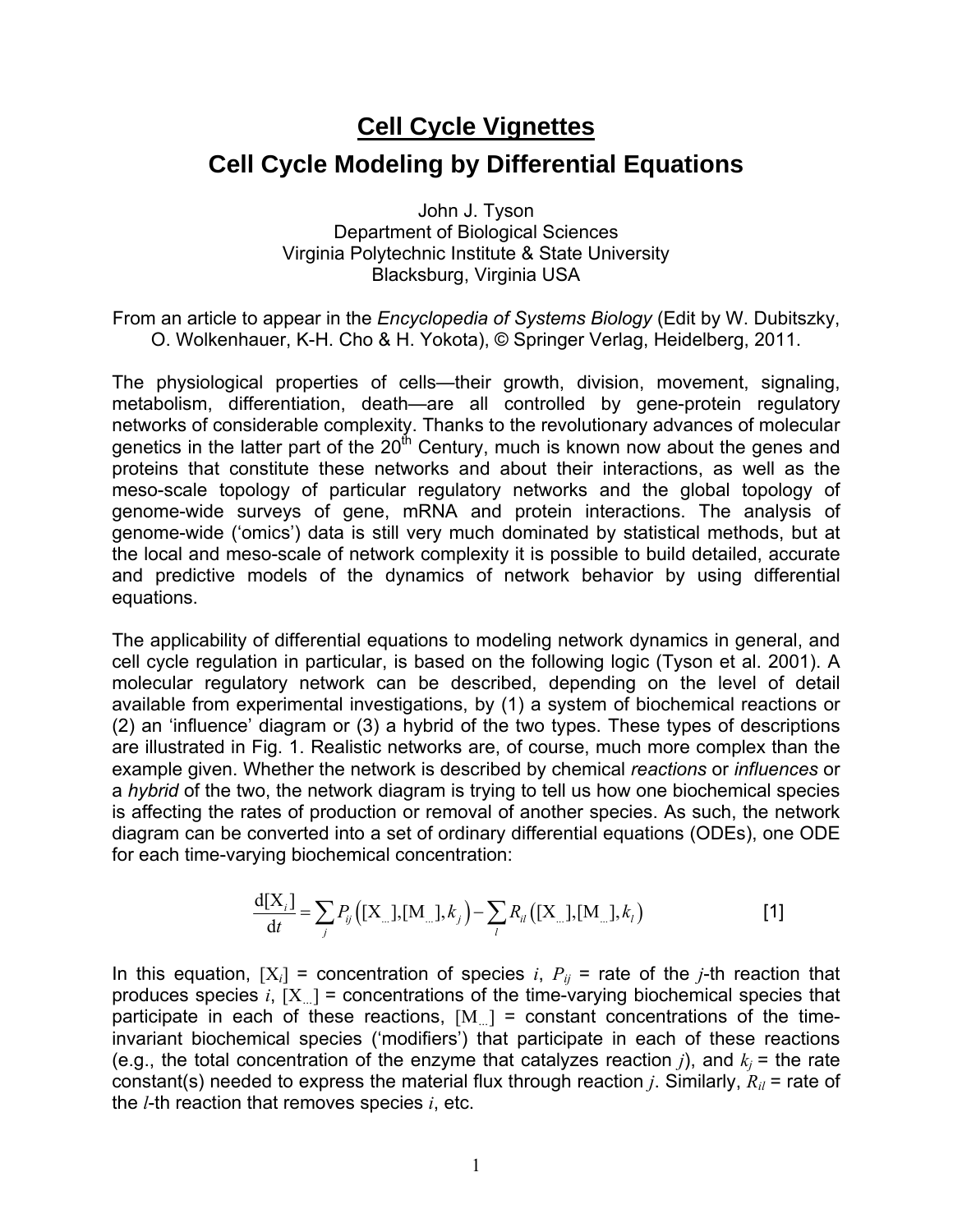$$
\overrightarrow{X} = \overrightarrow{F}
$$

**Figure 1. A typical molecular regulatory network.** In this diagram, letters denote chemical species (proteins) and solid arrows represent chemical reactions transforming substrate(s) into product(s). A letter sitting next to an arrow denotes the enzyme catalyzing the reaction. Dashed arrows represent 'influences' of one protein on another: barbed arrows denote 'activation' and blunt arrows denote 'inhibition'. The dynamics of this reaction network is represented by the system of five ODEs in Eq. [2].

Regulatory networks like Fig. 1 are sometimes called 'wiring' diagrams, in analogy to the schematic diagrams of electrical devices. Just like the dynamical behavior of an electrical device can be predicted (in practice) from Kirchoff's Laws (ODEs for the voltages at various points in the circuit), so the dynamics of a molecular regulatory network can be predicted (in principle) from ODEs [1]. Unfortunately, the analogy to electrical engineering goes no further. For an electrical device, we can obtain a schematic wiring diagram from the manufacturer, as well as a specification of the numerical values of the parameters that characterize each component (resistances, capacitances, etc.). For the living cell, we must guess the wiring diagram, and we must estimate the rate constants from the very experiments we are trying to explain. In essence, we must 'reverse engineer' the cell's circuitry by performing well-designed experiments to probe the input-output (signal-response) characteristics of the cell under normal and contrived conditions (including mutations which scramble the wiring diagram in controlled ways).

For the many ways that differential equations have been used in molecular and cell biology, see the classic books by Edelstein-Keshet (1988), Murray (1989), Goldbeter (1996), Fall et al. (2002) and Keener and Sneyd (2009).

## **Wiring diagrams and rate equations**

Figure 1, which will serve as our example of modeling by ODEs, can be interpreted as a model of MPF dynamics in a fertilized egg. (See: cell cycle dynamics, bistability and oscillations.) In this example,  $X = MPF =$  dimer of Cdk1 and cyclin B,  $XP =$  preMPF = phosphorylated (inactive) form of MPF,  $G = Wee1 = k$ inase that inactivates MPF, H = Cdc25 = phosphatase that converts preMPF into active MPF,  $F = APC/Cdc20$  = ubiquitin-ligase that labels cyclin B for proteolysis. The production and removal of X and XP are described by chemical reactions (synthesis, degradation, phosphorylation, dephosphorylation), and kinetic equations for the rates of change of X and XP can be written by standard principles of biochemical kinetics: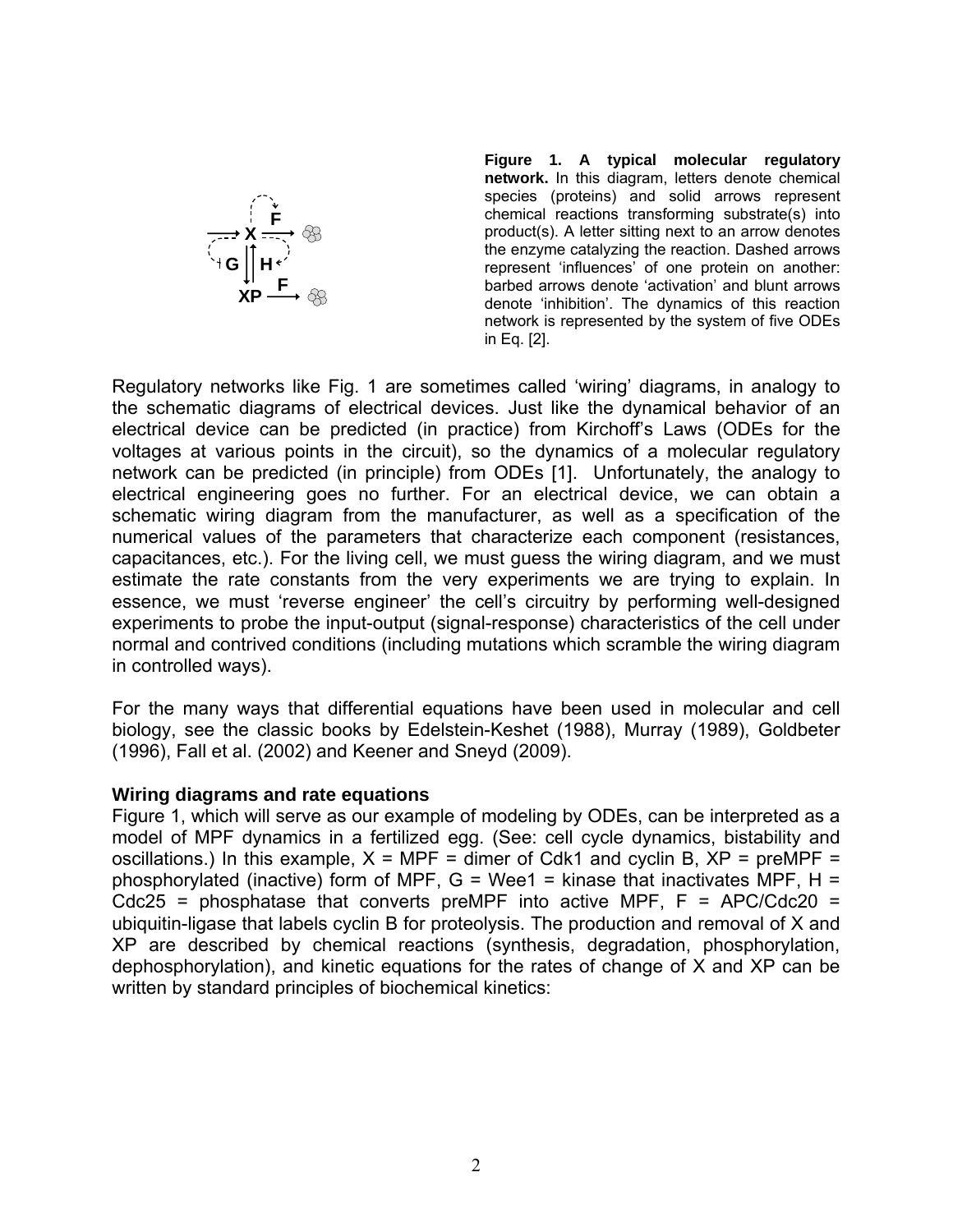$$
\frac{dX}{dt} = k_{sx} - k_{dx}X - \frac{k_{g}GX}{K_{mg} + X} + \frac{k_{h}HX_{p}}{K_{mh} + X_{p}}
$$
\n
$$
\frac{dX_{p}}{dt} = -k_{dx}X_{p} + \frac{k_{g}GX}{K_{mg} + X} - \frac{k_{h}HX_{p}}{K_{mh} + X_{p}}
$$
\n[2a,b]

In each case, the rate of a reaction is given either by the law of mass action (for synthesis and degradation reactions) or by the Michaelis-Menten rate law (for the phosphorylation and dephosphorylation reactions). (Which rate law we use for an enzyme-catalyzed reaction depends on whether the enzyme tends to work in its 'linear' regime or in its 'saturated' regime.) Regulation of the enzymes, F, G and H in Fig. 1, are only specified as 'influences': X 'activates' F and H, and X 'inhibits' G. We choose to describe these influences by generic ODEs:

$$
\frac{dF}{dt} = \lambda_{f} \left[ \Psi(\sigma_{f} \cdot \{\omega_{f} + \omega_{f} X\}) - F \right]
$$
\n
$$
\frac{dG}{dt} = \lambda_{g} \left[ \Psi(\sigma_{g} \cdot \{\omega_{g} + \omega_{g} X\}) - G \right]
$$
\n
$$
\frac{dH}{dt} = \lambda_{h} \left[ \Psi(\sigma_{h} \cdot \{\omega_{h} + \omega_{h} X\}) - H \right]
$$
\n
$$
\left[ 2c, d, e \right]
$$

where  $\Psi(\xi) = 1/(1 + e^{-\xi})$  is a 'soft Heaviside' function; Ψ(*ζ*) varies smoothly from 0 for *ξ* << -1 to 0.5 for *ξ* = 0 to +1 for *ξ* >> 1. According to Eq. [2c,d,e], *F*, *G* and *H* are continually changing to keep up with the soft Heaviside functions, which are changing in response to the dynamical variable *X*. In return, the dynamical variables *X* and  $X<sub>P</sub>$  are changing in response to *F*, *G* and *H* according to Eq. [2a,b]. It would be impossible to keep track of the implications of all these changes in one's head; it is the job of the ODEs to track the variables for us.

#### **Numerical simulation of ODEs: parameter values and initial conditions**

Before we can solve the ODEs [2] we must specify numerical values for all the 'parameters' (rate constants, Michaelis constants, *ω*'s and *σ*'s); see Table 1. Usually, these parameters must be estimated from experimental data, but in this example we assign values to illustrate some interesting and physiologically relevant solutions of the ODEs. In addition to parameter assignments, we must also specify 'initial conditions' (values at  $t = 0$ ) for the five time-varying species:  $X(0)$ ,  $X_P(0)$ ,  $F(0)$ ,  $G(0)$ ,  $H(0)$ ; see Table 2.

With this information, we can now instruct a computer, using the ODEs [2], to take small time steps, d*t*, and update the values of the dynamical variables: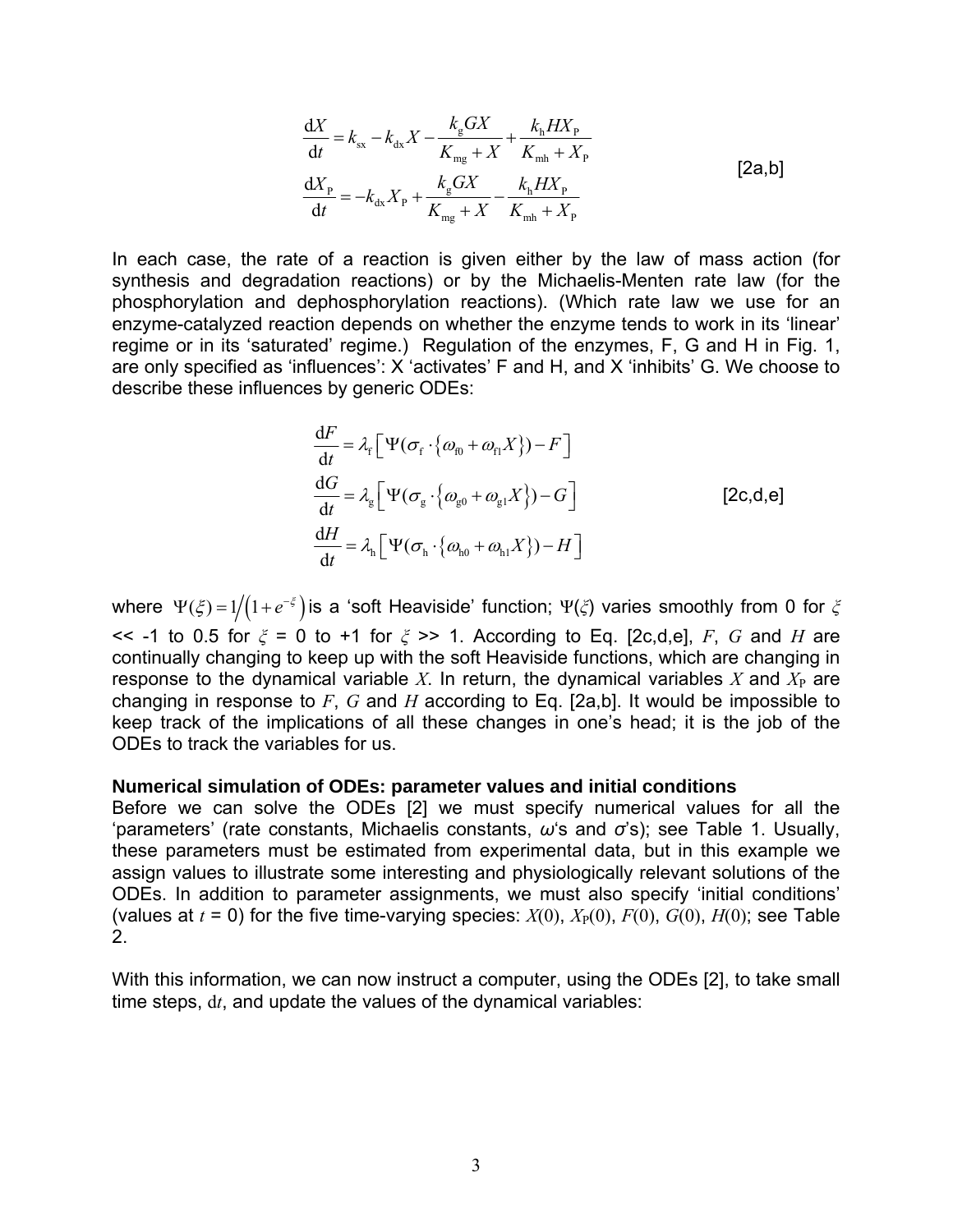$$
X(t + dt) = X(t) + \left[k_{sx} - k_{dx}X(t) - \frac{k_{g}GX(t)}{K_{mg} + X(t)} + \frac{k_{h}HX_{p}(t)}{K_{mh} + X_{p}(t)}\right] \cdot dt
$$
  

$$
X_{p}(t + dt) = X_{p}(t) + \left[-k_{dx}X_{p}(t) + \frac{k_{g}GX(t)}{K_{mg} + X(t)} - \frac{k_{h}HX_{p}(t)}{K_{mh} + X_{p}(t)}\right] \cdot dt
$$
 [3a,b,c,d,e]

etc.

**Table 1.** Parameter values for the simulations in Figure 2.

| $k_{\rm g} = k_{\rm h} = 10$ |                         | $K_{\rm mg} = K_{\rm mh} = 0.05$ |                          | $\lambda_f = \lambda_g = \lambda_h = 1$ | $\omega_{\rm fl}$ = 1    |
|------------------------------|-------------------------|----------------------------------|--------------------------|-----------------------------------------|--------------------------|
| $\sigma_{\rm g}$ = 3         | $\omega_{\rm g0}$ = 0.2 | $\omega_{\rm gl}$ = -0.7         | $\sigma_{\rm h}$ = 3     | $\omega_{h0}$ = -0.2                    | $\omega_{h1} = 0.8$      |
| <u>Fig. 2A</u>               | Fig. 2B                 | Fig. 2C                          | Fig. 2A                  | Fig. 2B                                 | Fig. 2C                  |
| $k_{\rm sx} = 0.04$          | $k_{\rm sx}$ = 0.1      | $k_{sx}$ = 0.1                   | $k_{\rm dx}$ = 1         | $k_{\rm dx}$ = 1                        | $k_{\rm dx} = 0.5$       |
| $\sigma_{\rm f}$ = 20        | $\sigma_f$ = 20         | $\sigma_{\rm f}$ = 5             | $\omega_{\rm f0}$ = -0.3 | $\omega_{\rm f0}$ = -0.3                | $\omega_{\rm f0}$ = -0.4 |

**Table 2.** Initial conditions for the simulations in Figure 2.

| $X_{-}$ | $X_{\rm P}$ | H      | $G \cdot$ | H      |
|---------|-------------|--------|-----------|--------|
| 0.1149  | 1.5459      | 0.0241 | 0.5887    | 0.4197 |
| 0.1036  | 1.0602      | 0.0181 | 0.5961    | 0.4111 |
| 0.1058  | 0.9649      | 0.1868 | 0.5933    | 0.4143 |
| 0.1946  | 0.526       | 0.318  | 0.544     | 0.471  |
| 0.3327  | 0.1472      | 0.4167 | 0.4753    | 0.5495 |
|         |             |        |           |        |

The computer starts at  $t = 0$ , with the given initial conditions, computes the instantaneous rates of change (the functions in […] above), and then uses Eq. [3] to compute the values of the five dynamical variables at  $t = 0 + dt$ . The computer then repeats the process to get the values of the dynamical variables at  $t = 2dt$ ,  $3dt$ , etc. For d*t* small enough, this procedure gives an accurate numerical solution of the ODEs. Of course, there are more sophisticated and efficient algorithms for solving nonlinear ODEs, but they are all based on the fundamental procedure just described.

In Fig. 2, we present numerical simulations of ODEs [2] for the parameter values in Table 1, with modifications given in the figure legend. For the case in Fig. 2A, the ODEs have a single stable steady state solution. In Fig. 2B the steady state solution is unstable and the system of ODEs exhibits spontaneous oscillations of all the variables. In Fig. 2C, the system exhibits a phenomenon called 'bistability', i.e., two stable steady states separated by an unstable steady state.

## **Analysis of nonlinear ordinary differential equations**

Why does the system of nonlinear ODEs in Eq. [2] show the many different sorts of behavior illustrated in Fig. 2? Might the system show other, qualitatively different sorts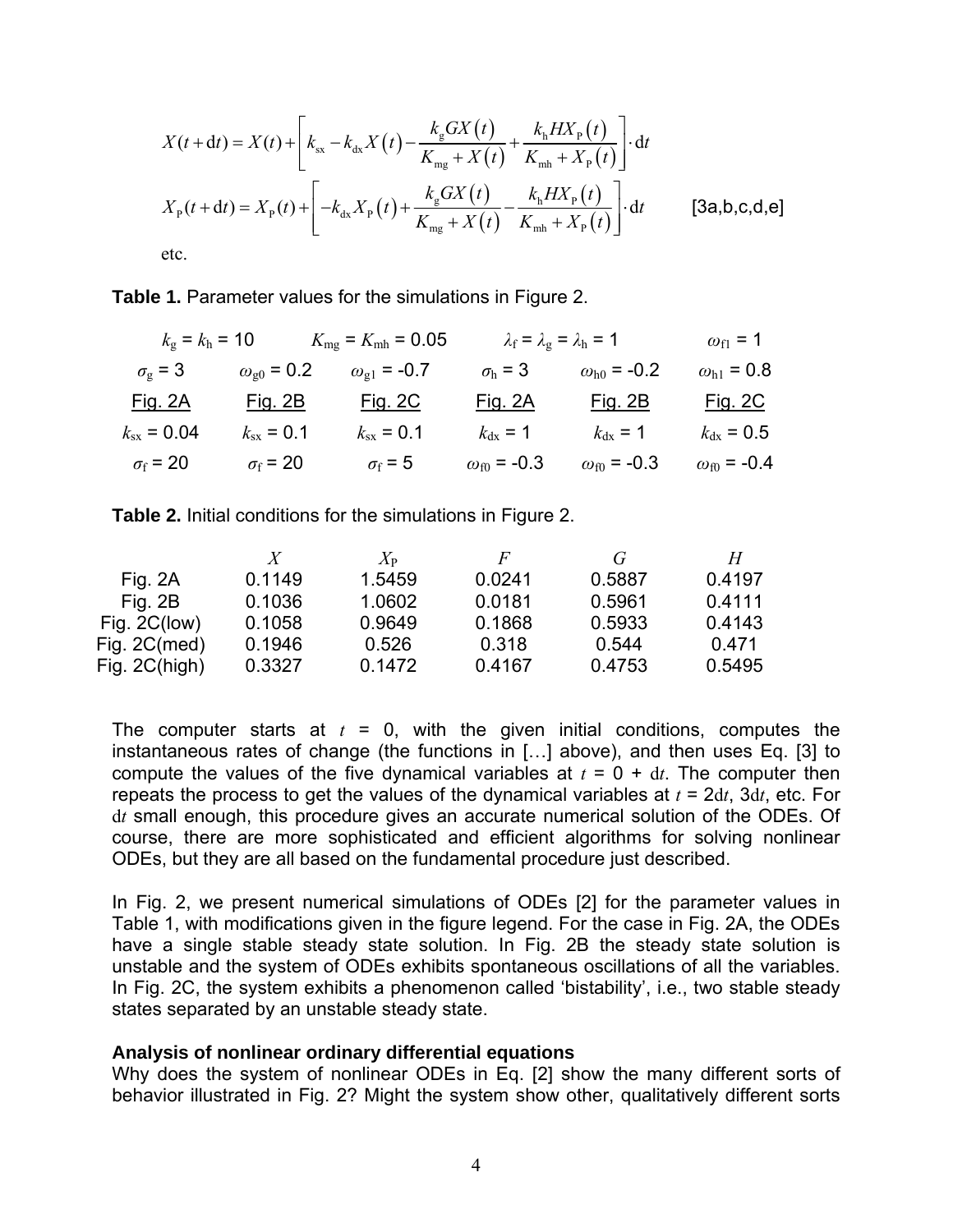of behavior? For what values of the parameters are each of the types of solutions expected? The answers to these sorts of questions are provided by bifurcation theory, which is described in the vignette 'Analysis of Cell Cycle Dynamics by Bifurcation Theory'.

#### **Parameter estimation**

If we have experimental measurements of some of the dynamical variables at a sequence of time points, under a variety of experimental conditions, both natural and contrived (e.g., in mutant cells), then it is sometimes possible to estimate the parameters in a dynamical model (and to test the adequacy of the wiring diagram) by least-squares fitting of numerical simulations of the model to the experimental data. For instance, the curves in Fig. 2B look very much like the measurements of Pomerening et al. (2005; their Fig. 1V). However, even for a modest network such as our example, with five dynamical variables and 18 parameters, fitting simulations to experimental data can be a very difficult task. It requires careful choice of experimental conditions and sophisticated methods of searching the parameter space. A lead-in to this extensive literature is provided by Apgar et al. (2010).



**Figure 2. Representative simulations of ODEs [2].** The parameter values and initial conditions for these simulations are given in Tables 1 and 2. (A) A unique stable steady state (sss). Small perturbations away from the steady state return immediately. A larger perturbation, *X*(0) = 0.5, exhibits a transient pulse of MPF activity before returning to the steady state. This behavior is called 'excitability'. (B) A stable limit cycle oscillation. In addition to  $X(t)$  = [MPF], we also plot  $X_T(t)$  $= X(t) + X_{P}(t) =$  [total cyclin]. The period of oscillation is 29 min. Compare to Fig. 1V in Pomerening et al. (2005). (C) Two coexisting stable steady states separated by an unstable steady state (uss).